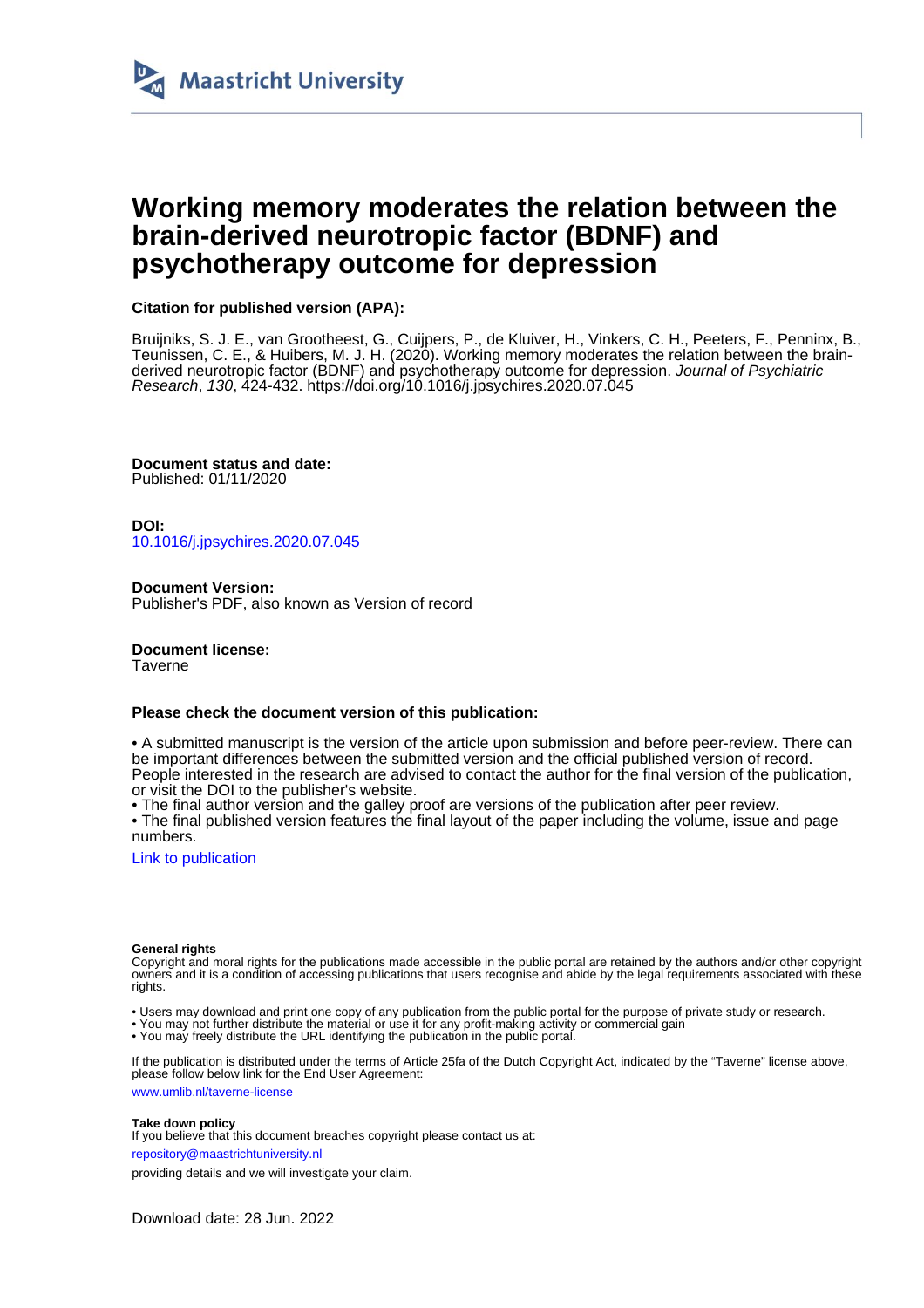

Contents lists available at [ScienceDirect](www.sciencedirect.com/science/journal/00223956)

# Journal of Psychiatric Research



journal homepage: [www.elsevier.com/locate/jpsychires](https://www.elsevier.com/locate/jpsychires)

# Working memory moderates the relation between the brain-derived neurotropic factor (BDNF) and psychotherapy outcome for depression

Sanne J.E. Bruijniks<sup>a, b,\*</sup>, Gerard van Grootheest <sup>c, e</sup>, Pim Cuijpers<sup>a</sup>, Hilde de Kluiver <sup>c, e</sup>, Christiaan H. Vinkers <sup>c,d</sup>, Frenk Peeters <sup>f</sup>, Brenda Penninx <sup>c,e</sup>, Charlotte E. Teunissen <sup>g</sup>, Marcus J. H. Huibers <sup>a, h</sup>

<sup>a</sup> *Department of Clinical, Neuro and Developmental Psychology, Amsterdam Public Health Research Institute, Vrije Universiteit Amsterdam, the Netherlands* 

<sup>c</sup> *Department of Psychiatry, Amsterdam University Medical Center, Amsterdam Neuroscience, Vrije Universiteit Amsterdam, Vrije Universiteit Amsterdam* 

<sup>d</sup> *Department of Anatomy and Neurosciences, Amsterdam University Medical Center, Amsterdam Neuroscience, Amsterdam, the Netherlands* 

<sup>e</sup> *GGZ InGeest Specialized Mental Health Care, Amsterdam, the Netherlands* 

<sup>f</sup> *Department of Clinical Psychological Science, Maastricht University, Maastricht, the Netherlands* 

<sup>g</sup> Neurochemistry Lab, Department of Clinical Chemistry, Amsterdam University Medical Center, Vrije Universiteit, Amsterdam Neuroscience, the Netherlands

<sup>h</sup> *Department of Psychology, University of Pennsylvania, Philadelphia, United States* 

ARTICLE INFO

*Keywords:*  Major depressive disorder (MDD) Brain-derived neurotropic factor (BDNF) Working memory capacity Psychotherapy

#### ABSTRACT

*Background:* Insight into patient characteristics that predict response to treatment for major depressive disorder (MDD) may help to personalize treatment and improve outcomes. One mechanism that has been linked to the success of treatment for MDD is brain-derived neurotropic factor (BDNF). BDNF is implicated in learning and memory and may play a role in the effects of psychotherapy that involves changing cognitions and behaviors. In addition, only in individuals with low BDNF, low working memory capacity has been associated with increased symptoms of depression. However, the role of BDNF and working memory capacity in psychotherapy outcome is unclear. The aim of this study was to investigate the role of BDNF and its interaction with working memory capacity in psychotherapy outcomes for MDD.

*Method:* Adult patients with MDD were randomized to weekly or twice weekly sessions of cognitive behavioral therapy or interpersonal psychotherapy. BDNF Val66Met polymorphism (rs6265) (*n* = 138) was defined and serum BDNF was quantified before  $(n = 138)$  and after psychotherapy  $(n = 82)$ .

*Results:* Baseline serum BDNF and the Val66Met polymorphism were not associated with outcome and associations did not differ between treatment conditions. Working memory capacity significantly moderated the relation between baseline serum BDNF and outcome: high serum BDNF at baseline was related to less depressive symptoms following psychotherapy in the presence of high working memory capacity, but not low working memory capacity.

*Discussion:* These findings, if replicated, might indicate that while BDNF may not be related to psychotherapy outcomes in general, they may play a role in the presence of specific learning processes such as working memory capacity.

#### **1. Introduction**

Depression is the leading cause of disability worldwide ([World](#page-9-0)  [Health Organization, 2017\)](#page-9-0) and although several equally effective treatments are available [\(Barth et al., 2013](#page-8-0); [Cuijpers et al., 2013](#page-8-0)), response rates need to be improved [\(Cuijpers et al., 2014; Dobson et al.,](#page-8-0)  [2008\)](#page-8-0). Depression can be treated with pharmacological treatment,

psychotherapy or the combination of both ([National Institute for Health](#page-9-0)  [and Care Excellence, 2018\)](#page-9-0), but not each treatment might be the best fit for every patient. Insight into individual patient characteristics that predict response to treatment is therefore very important to personalize and optimize treatment effectiveness [\(Cohen and DeRubeis, 2018](#page-8-0); [Simon and Perlis, 2010\)](#page-9-0).

One factor that has been related to the success of treatment for

<https://doi.org/10.1016/j.jpsychires.2020.07.045>

Available online 13 August 2020 0022-3956/© 2020 Elsevier Ltd. All rights reserved. Received 30 January 2020; Received in revised form 30 July 2020; Accepted 31 July 2020

<sup>b</sup> *Department of Clinical Psychology and Psychotherapy, University of Freiburg, Freiburg, Germany* 

<sup>\*</sup> Corresponding author. University of Freiburg, Engelbergerstrasse 41, 79106, Freiburg, Germany. *E-mail address:* [sanne.bruijniks@psychologie.uni-freiburg.de](mailto:sanne.bruijniks@psychologie.uni-freiburg.de) (S.J.E. Bruijniks).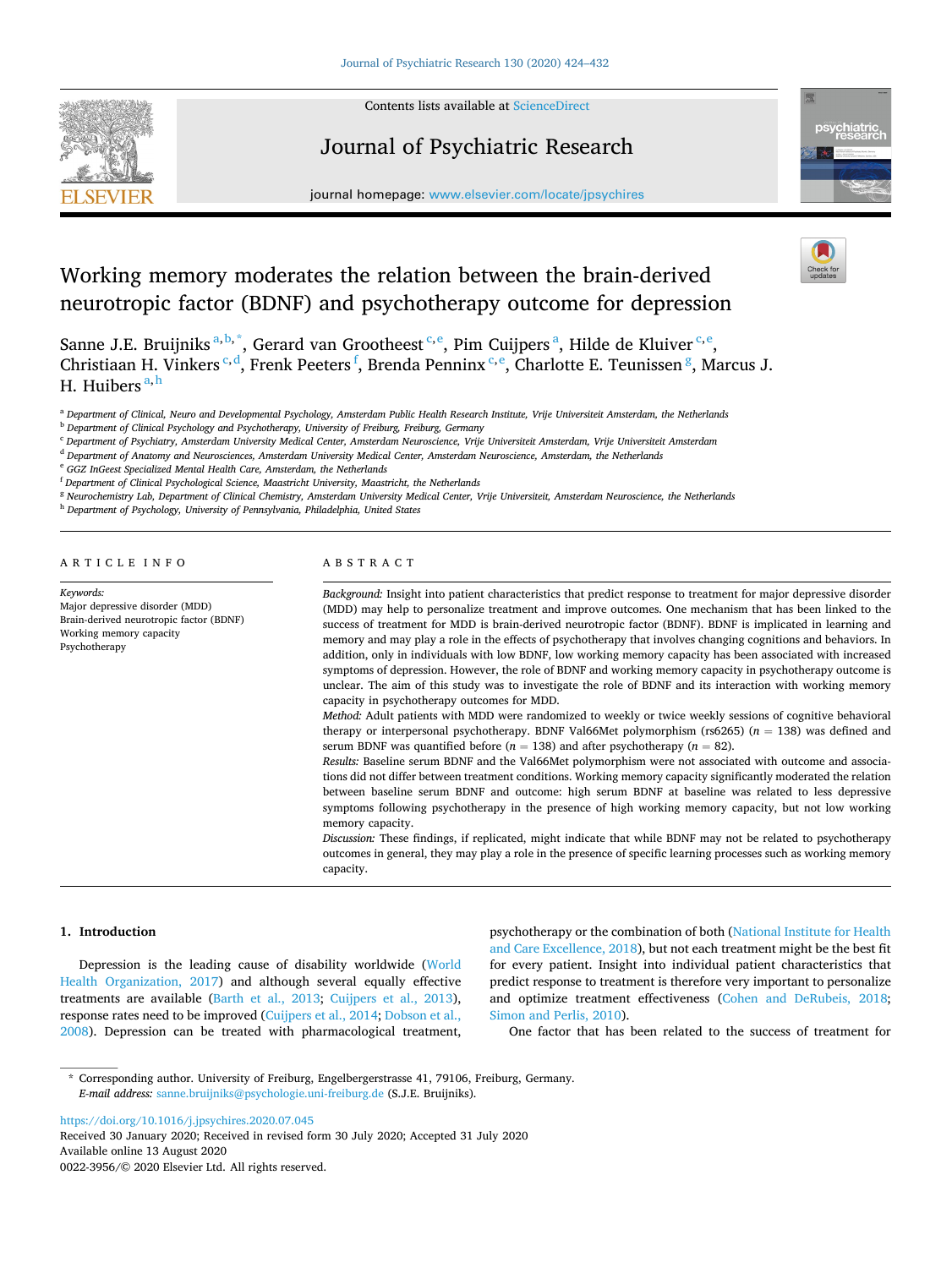depression is brain-derived neurotrophic factor (BDNF) ([Aldoghachi](#page-8-0)  [et al., 2019](#page-8-0); [Brunoni et al., 2008](#page-8-0); [Kishi et al., 2018](#page-9-0); [Molendijk et al.,](#page-9-0)  [2011;](#page-9-0) [Notaras et al., 2015](#page-9-0); [Polyakova et al., 2015](#page-9-0); [Sen et al., 2008](#page-9-0)). BDNF is a neurotrophin that plays a beneficial role in neurogenesis and is highly expressed the hippocampus ([Balaratnasingam and Janca,](#page-8-0)  [2012\)](#page-8-0), an area that is important for learning and memory ([Burgess et al.,](#page-8-0)  [2002\)](#page-8-0) and in the regulation of stress [\(Dranovsky and Hen, 2006](#page-8-0)). Because the aim of psychotherapy is to change depressogenic cognitions and behavior with techniques that may require memory and learning ([Bruijniks et al., 2019;](#page-8-0) [Harvey et al., 2014](#page-9-0); [Lane et al., 2015](#page-9-0)), it is possible that high levels of BDNF could be a stimulator in providing a change in cognitions and behaviors that have been related to successful outcome [\(Adler et al., 2015;](#page-8-0) [Kanter et al., 2010;](#page-9-0) [Schmidt et al., 2019](#page-9-0)). BDNF seems therefore an interesting candidate predictor for psychotherapy outcome in depression.

Some studies already investigated the relation of blood BDNF and genetic or epigenetic changes in BDNF and the effect of psychological treatments. For example, BDNF levels in serum measured before treatment was lower in patients with poor response compared to patients with good response to 10 weekly sessions of group cognitive behavioral therapy (CBT) for panic disorder ([Kobayashi et al., 2005](#page-9-0)). In addition, patients that carried Met-alleles on the Val66Met polymorphism, a genetic variant of BDNF in which the Met-alleles are associated with less release of BDNF, showed lower response to 20 weekly sessions of CBT for obsessive compulsive disorder (OCD) compared to patients without Met-alleles ([Fullana et al., 2012](#page-8-0)). One study into an intensive 4-week course of dialectal behavior therapy for patients with borderline personality disorders showed that those who responded to treatment showed a decrease in methylation of the BDNF gene over time (i.e., note that low methylation has been related to increased levels of BDNF; [Perroud et al., 2013\)](#page-9-0). In depression, a genetic variant of the BDNF (rs11030101) showed a preventive effect on deterioration in patients that did not receive treatment ([Bakker et al., 2014](#page-8-0)). However, not all studies reported significant associations between serum BDNF and treatment outcomes. [da Silva et al. \(2018\)](#page-8-0) showed that serum levels of BDNF measured in blood did not change after 16 weekly sessions of CBT for depression, while in another study BDNF measured in plasma did not predict response to 12 to 16 sessions of twice weekly IPT for depression ([Koch et al., 2009\)](#page-9-0). Also, the Val66Met polymorphism was not related to response in CBT for anxiety disorders [\(Santacana et al., 2016](#page-9-0)) or in a genome-wide meta-analysis of psychological treatment outcome for depression or anxiety ([Rayner et al., 2019](#page-9-0)).

Several factors may explain these inconsistent findings. First, many studies have only small sample sizes ( $n < 100$ ). The power to find effects in small sample sizes is limited and can easily lead to null findings as sample sizes become smaller ([Brookes et al., 2004\)](#page-8-0). Second, studies are heterogeneous due to differences in populations or treatments. Third, the effect of BDNF might be moderated by individual characteristics. For example, the effect of the Val66Met polymorphism on remission of depression was seen in an Asian but not Caucasian population [\(Zou](#page-9-0)  [et al., 2010\)](#page-9-0). One psychological construct that might moderate the role of BDNF in psychotherapy outcomes is working memory capacity. Like BDNF, working memory capacity has shown to be lower in patients with MDD ([Beevers, 2005;](#page-8-0) [Snyder, 2013](#page-9-0)) and both have been related to early life stress [\(Goodman et al., 2019;](#page-8-0) [Zhao et al., 2017](#page-9-0)). Multiple studies have supported the genetic and epigenetic link between BDNF and working memory capacity [\(Brooks et al., 2014;](#page-8-0) [Chen et al., 2016](#page-8-0); [Wagner et al., 2018\)](#page-9-0), memory performance [\(Azeredo et al., 2017](#page-8-0)) or attention ([Mikoteit et al., 2015](#page-9-0)). In the study of [Chen et al. \(2016\),](#page-8-0) the relation between BDNF and working memory interacted with another gene that has repeatedly been linked to working memory: the Catechol-O-methyltransferase (COMT). Results showed that in individuals who were Val homozygote for BDNF, but not in BDNF Met-carriers, COMT Val homozygote was related to higher working memory capacity.

Also, we have suggested that learning capacity (defined as the

presence of neurobiological and cognitive processes related to learning, such as working memory capacity) may moderate the effects of CBT for depression [\(Bruijniks et al., 2019](#page-8-0)). One small study using a sample with subclinical symptoms of depression showed that in individuals with Met-alleles of the Val66Met polymorphism, but not in individuals without Met-alleles, low working memory capacity was associated with increased symptoms of depression over time [\(LeMoult et al., 2014](#page-9-0)). It was suggested that BDNF may increase or decrease depression through the way patients process new information (i.e., working memory capacity) ([LeMoult et al., 2014\)](#page-9-0). However, the study was underpowered and overall depression levels were low [\(LeMoult et al., 2014](#page-9-0)). Studies that investigate the direct link between BDNF, working memory and depressive outcome in a clinical sample that received psychotherapy are lacking. Investigating the hypothesis that the effect of BDNF is moderated by working memory capacity in a larger and clinical sample might increase our insight into for whom and how BDNF mechanisms affect psychotherapy outcome for depression.

Recently, we conducted a randomized trial that showed that twice weekly sessions of CBT and interpersonal psychotheray (IPT) led to more reduction in depression compared to weekly sessions ([Bruijniks et al.,](#page-8-0)  [2015, 2019\)](#page-8-0). Using the data of this trial, the aim of the present study is twofold. Our first aim was to increase insight in *whether* BDNF plays a role in psychotherapy for depression. We did this by investigating change in serum BDNF from pre- to posttreatment and testing the effects of baseline serum BDNF and the Val66Met polymorphism as predictors of outcome. We hypothesized that serum BDNF would increase from preto posttreatment and that lower serum BDNF and Met-Alleles in the Val66Met polymorphism would predict worse outcome. In addition, because earlier we hypothesized that twice-weekly sessions lead to better outcomes compared to weekly sessions because a higher frequency leads to better learning, reflected by a steeper increase in serum BDNF [\(Bruijniks et al., 2015\)](#page-8-0), we exploratory tested whether the increase in serum BDNF would be quicker and larger in the group that received twice weekly compared to weekly sessions of psychotherapy and whether the prediction of outcome with serum BDNF and Met-Alleles in the Val66Met polymorphism would differ between frequency conditions. We conducted the same exploratory analyses for CBT versus IPT. Our second aim was to investigate if there would be a subset of patients showing a stronger relation between BDNF and depression. We expected that high levels of BDNF would lead to higher effects of psychotherapy, but especially in those with high working memory capacity.

### **2. Methods**

#### *2.1. Design*

The study was conducted in context of a large randomized trial that investigated the effects of session frequency and mechanisms of change in cognitive behavioral therapy and interpersonal psychotherapy for depression ([Bruijniks et al., 2015](#page-8-0)). In this study, 200 patients were randomized to once versus twice weekly sessions of CBT and IPT over 16–24 weeks up to a maximum of 20 sessions. Results showed that twice weekly sessions led to better depressive outcomes compared to weekly sessions [\(Bruijniks et al., 2020](#page-8-0)). Venipuncture was conducted before the start of treatment (T0, pretreatment) and 6 months (T1, posttreatment) after the start of treatment. Informed consent was signed before the start of the study. Participants were also allowed to participate in the study without participating in the venipuncture. Outcome measurements were completed at baseline, two weeks and monthly up to six months after start of treatment. For the present study, depression scores at baseline and six months after start of treatment and the baseline measurement of working memory capacity was used. Further details about the study protocol and study results can be found in [Bruijniks et al. \(2015\)](#page-8-0) and [Bruijniks et al. \(2019\).](#page-8-0)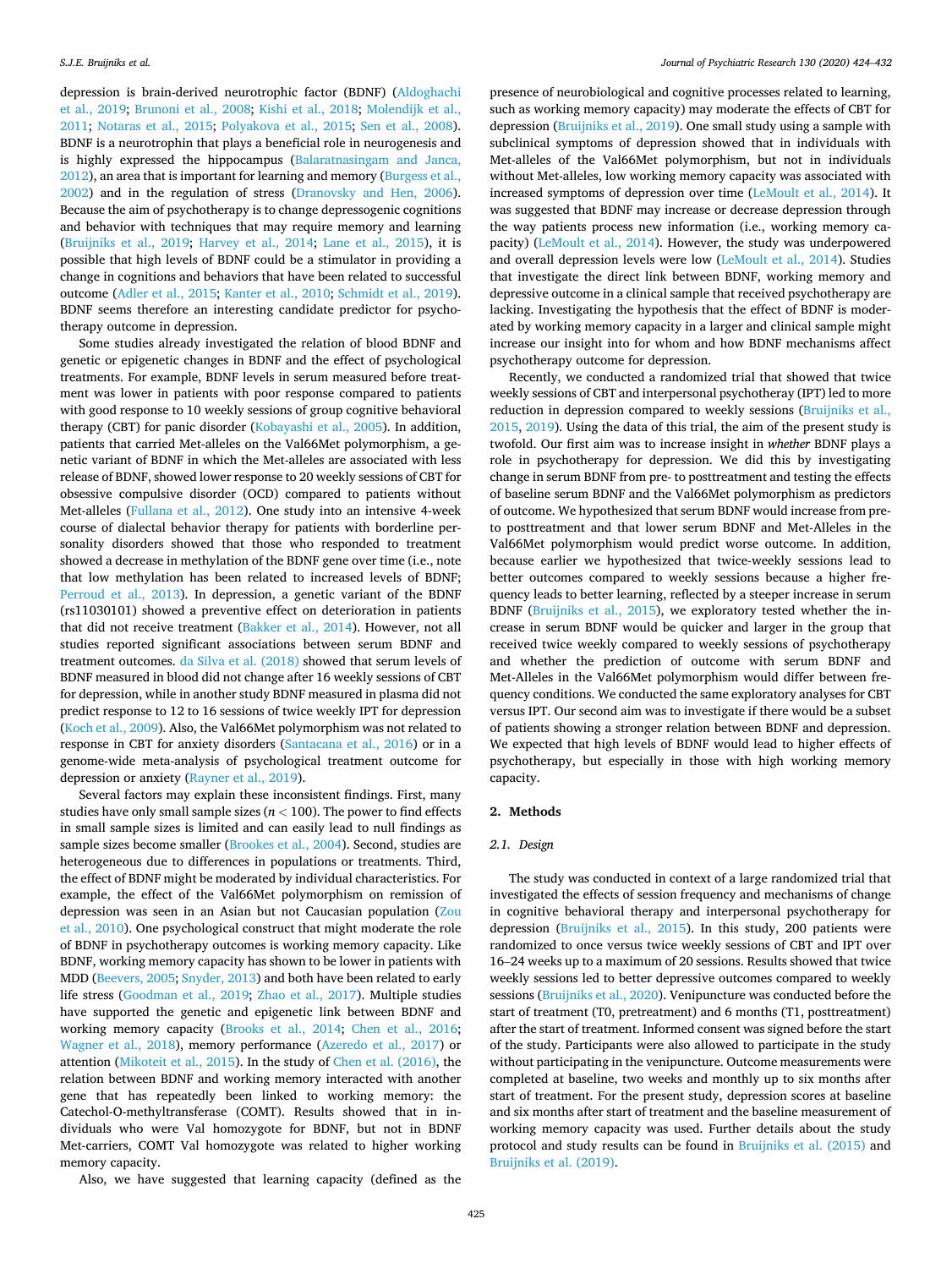# *2.2. Participants*

170 participants (85%) signed informed consent for venipuncture at the start of the study. Patients who provided consent for venipuncture did not differ in gender ( $t$  (198) =  $-0.58$ ,  $p = .55$ ) or age ( $t$  (198) = − 0.85, *p* = .39), but had significantly lower depression at baseline compared to patients who did not provide consent for venipuncture (no consent:  $M = 38.36$  (*SD* = 9.69), consent:  $M = 34.05$  (*SD* = 9.89), (*t*  $(198) = 2.20, p = .03$ . BDNF serum samples were available for 138 participants at T0 and for 82 participants at T1. For 73 participants both T0 and T1 measurements were present. Patients who had BDNF rated on both time points did not differ in gender ( $t$  (146) = 0.79,  $p = .89$ ), depression at baseline (*t* (146) = − 0.14, *p* = .88) or age (*t* (198) = − 1.75,  $p = .08$ ) from those with BDNF measured at one time point only. The Val66Met polymorphism was present for 138 participants. Please also see the flow chart in Fig. 1 for an overview of exclusion reasons per measurement.

#### *2.3. Measurements*

#### *2.3.1. Depression: Beck Depression Inventory II (BDI-II)*

Depression was measured by the Beck Depression Inventory. The BDI-II is a 21-item self-report instrument assessing depressive symptoms over the past two weeks. A score of 0–13 indicated minimal depression, 14–19 mild depression, 20–28 moderate depression and 29–63 severe depression. Reliability and validity of the BDI-II has been supported ([Beck et al.](#page-8-0), 1996; [Beck et al., 1988;](#page-8-0) [van der Does, 2002](#page-9-0)).

# *2.3.2. Working memory: N-back task*

The n-back task has been regarded as a measure of working memory (WM) [\(Braver et al., 1997](#page-8-0)). During the n-back task participants were asked if a letter on the screen matched a letter previously (1-back, 2 back, 3-back) presented for 500 ms with an interval of 2000 ms. First, the participants were asked to run a test trial, where they got elaborate feedback about the incorrect responses ('The previous letter was X, this indicated you had to press the button'). Second, the participants completed a 1-back trial (2 min) and a 2-back trial (two parts of 2.5



**Fig. 1.** Flowchart. Note that for the Val66Met polymorphism originally data was missing for 36 patients, but that for four patients blood samples at T1 were available and were used to determine the Val66Met polymorphism. Also note that 73 patients had measurements of T0 and T1 BDNF serum levels and a total of 150 patients had a measurement on at least one of the measurements.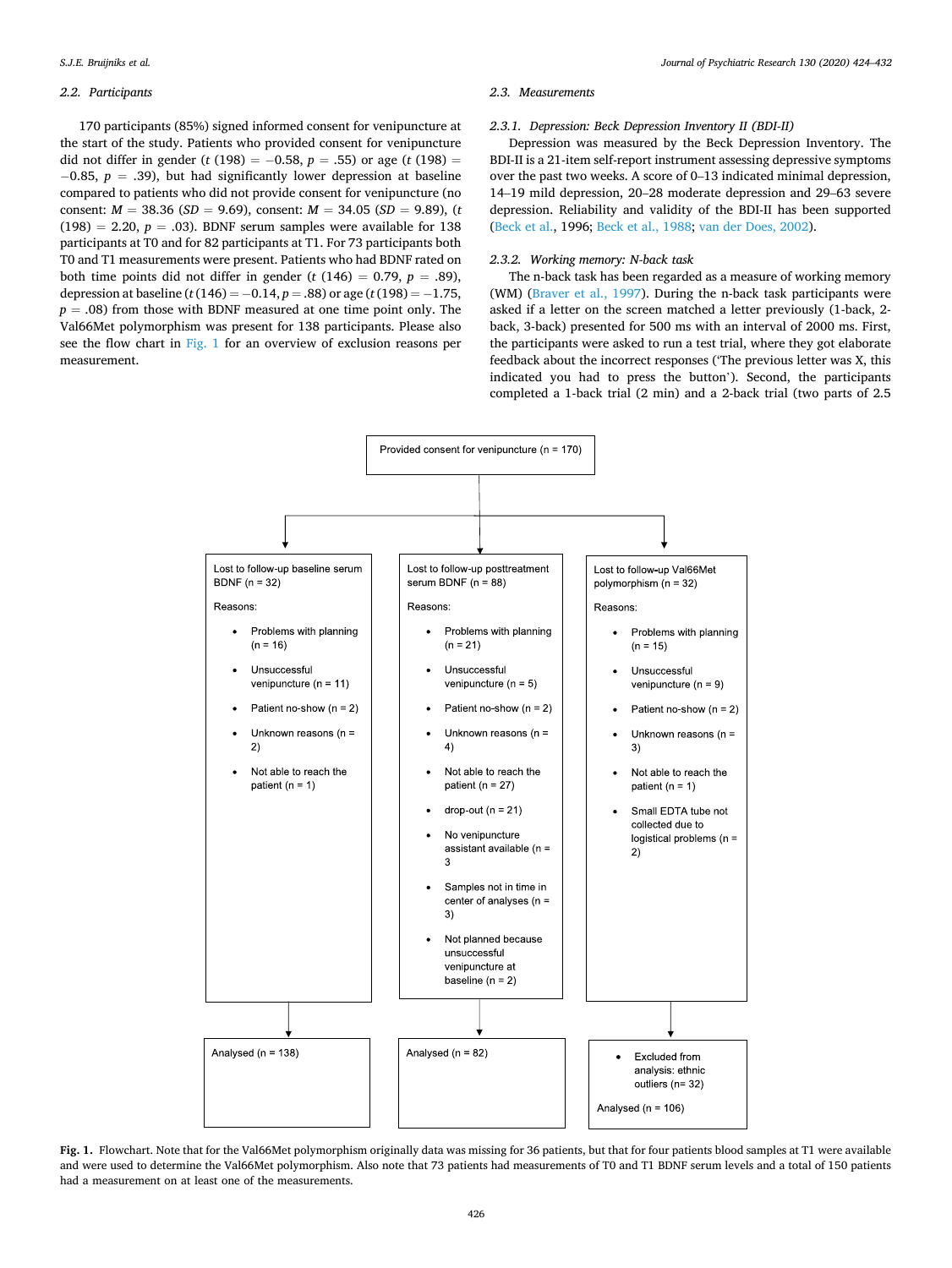min). Only when the participants performed well on the 2-back (i.e. 2/3 correct responses; a correct response means a correct press or a correct no-press), were they forwarded to the 3-back part of the task that also took 5 min (two parts of 2.5 min). The amount of n-backs (i.e. potential hits) in each condition was 33%. Feedback was given after a correct response (marked by a green V) or a miss (marked by a black X). WM load increased as the task progressed from 1-back to 3-back. The task took a maximum of 12.5 min and was completed at baseline. Accuracy of responses (total of correct hits (% correctly identified n-backs) and correct no hits (% correctly identified no presence of a n-back)) was measured and used as an outcome measure. Maximum score for each trial was 200, making the maximum score on all trials 1000 (results of the test trial were not included). Subsequently, the relative score was computed by individual score/1000 \* 100.

#### *2.3.3. Blood sampling*

Blood samples ( $2 \times 3$  ml EDTA,  $1 \times$  serum tube) were collected at baseline and after six months by a research assistant at the patient's home. After the venipuncture, serum samples were stored in the hospital nearby the mental health centre (i.e., VU Medical Centre for samples from GGZ inGeest, PsyQ Amsterdam and PsyQ Haarlem, Leids University Medical Centre for samples from PsyQ Leiden, Maastricht University Medical Centre for samples from Riagg Maastricht, Utrecht Medical Centre for samples from Altrecht, Radboud Medical Centre for samples from Pro Persona and GGZ Oss, Lab West (Medical Centre) for samples from PsyQ The Hague). Serum was centrifuged for 10 min on 1800 g at room temperature (20 ◦C), aliquoted into 0.5 ml samples and stored at - 80 ℃. The EDTA tubes from each research site were sent to VUmc where DNA was isolated using magnetic separation [\(PerkinElmer, U.S.A.](#page-9-0)) and stored at −20 °C.

#### *2.3.4. Serum BDNF*

Prior to analysis, serum samples were thawed at room temperature, shortly vortexed and subsequently centrifuged at 10,000×*g* for 10 min. BDNF levels were measured using the commercially available and in house analytically validated BDNF Discovery Kit (Quanterix, USA) on board of the highly sensitive automated SIMOA HD-1 analyzer (Quanterix, USA). Samples were analyzed in duplicates, according to manufacturer's instructions. Different time point per patients were analyzed within one plate. The mean coefficient of variation of the duplicate measurements was 2,8% (range 0–13%).

#### *2.3.5. Genotyping*

The 138 participants were genotyped with the Global Screening Array-24 v.1.0 (GSA) from Illumina (Human Genomics Facility, Erasmus MC, Rotterdam, the Netherlands). Quality control was performed with the RICOPILI pipeline developed by the Psychiatric Genomic Con-sortium [\(Lam et al., 2019](#page-9-0)). For instance, duplicate samples, samples with sex mismatches, excess heterozygosity, and call rate were removed. Single genetic variants with a low (*<*0.98) call rate, minor allele frequency (*<*0.01) and violated the Hardy-Weinberg equilibrium (*p <*  $10^{-6}$ ) were removed. The Val66Met polymorphism was not excluded in our sample after single variant QC thresholds were applied. Ancestry was determined based on principle component analysis. After quality control, missing data was imputed based on samples from the 1000 Genomes Project ("[International Genome Sample Resource \(IGSR\),](#page-9-0)" [2019; The 1000 Genomes Project Consortium, 2012](#page-9-0)) as reference panel. The analyses of the Val66Met polymorphism (rs6265, position chr11:27658369) controlled for ethnic variety by excluding non-European participants (*n* = 32; [U.S. National Library of Medicine,](#page-9-0)   $2019$ ), leading to  $n = 106$  patients for whom the Val66Met polymorphism was used in the analysis.

# *2.4. Statistical analyses*

First, demographics and descriptives for each measurement were

provided. Pearson correlations between baseline serum BDNF and preand posttreatment depression were calculated. Differences between responders and non-responders in serum BDNF and the presence of Met alleles in the Val66Met polymorphism were tested using an independent *t*-test and a chi-square test, respectively. Following cut-off scores for defining outcomes on the BDI-II in psychotherapy for depression [\(Riedel](#page-9-0)  [et al., 2010](#page-9-0)), response was defined as a drop of  $\geq$ 47% points on the BDI-II from baseline to posttreatment.

Second, we analyzed changes in serum BDNF and investigated baseline serum BDNF and the Val66Met polymorphism as a predictor of treatment outcome of MDD (BDI-II score at month 6). Change in serum BDNF during treatment was conducted with a repeated measure ANOVA with baseline BDI-II as a covariate. Exploratory analyses were conducted by adding frequency condition and treatment modality as a between factor in two separate analyses and investigating the interaction with change in BDNF. To investigate whether serum BDNF or the Val66Met polymorphism predicted outcome, multiple regression analyses were conducted with the BDI-II score at posttreatment as dependent variable, and serum BDNF at baseline or the Val66Met polymorphism  $(0 = Val$ Val,  $1 =$  Val/Met,  $2 =$  Met/Met) as the independent variable. Because previous studies indicated that gender, age, use of antidepressants, season of sampling, time of withdrawal, haven eaten prior to blood withdrawal (fasting status), and storage duration of the samples may have an influence on serum BDNF [\(Bus et al., 2011](#page-8-0); [Molendijk et al.,](#page-9-0)  [2012;](#page-9-0) [Ozan et al., 2010\)](#page-9-0), we tested these variables as potential confounders by adding them separately into the regression model with baseline serum BDNF as independent variable (note that dichotomous variables were coded as follows: season of sampling: 0 = October–March,  $1 =$  April–September; gender,  $1 =$  male,  $2 =$  female; use of antidepressants,  $0 = no$ ,  $1 = yes$ , fasting status (on the day of venipuncture),  $0 = no$  1 = yes). Covariates were retained in the model if addition of the covariate changed the beta of the independent variable with *>*10%. All regression models included the BDI-II score at baseline and frequency condition as a predictor to control for initial depression severity and the effect of treatment.

To investigate whether the prediction of serum BDNF or the Val66-Met polymorphism on outcome was different between session frequency conditions, interactions (session frequency\* serum BDNF and session frequency\* Val66Met polymorphism; i.e., session frequency was already included as a main effect in each model to control for the effects of treatment) were added to the regression models for serum BDNF and Val66Met polymorphism, respectively. For testing the role of treatment modality, treatment modality (main effect) and interactions (treatment modality\* serum BDNF and treatment modality \* Val66Met polymorphism) were added to the final regression models for serum BDNF and Val66Met polymorphism, respectively.

Third, moderation by working memory was investigated by adding an interaction between serum BDNF or the Val66Met polymorphism and working memory into the regression models (i.e., the models without the interactions). Effects were tested at  $p < .05$ .

#### *2.5. Ethics statement*

The authors assert that all procedures contributing to this work comply with the ethical standards of the relevant national and institutional committees on human experimentation and with the Helsinki Declaration of 1975, as revised in 2008. All procedures involving human patients were approved by the Medical Ethical Committee of VU Medical Centre Amsterdam (registration number 2014.337).

#### **3. Results**

Of all participants for whom serum BDNF or the Val66Met polymorphism was analyzed ( $n = 150$ ), 61.3% was female and the mean age at baseline was  $38.82$  ( $SD = 12.61$ ). 26.4% of the participants used antidepressants. The sample was severely depressed on average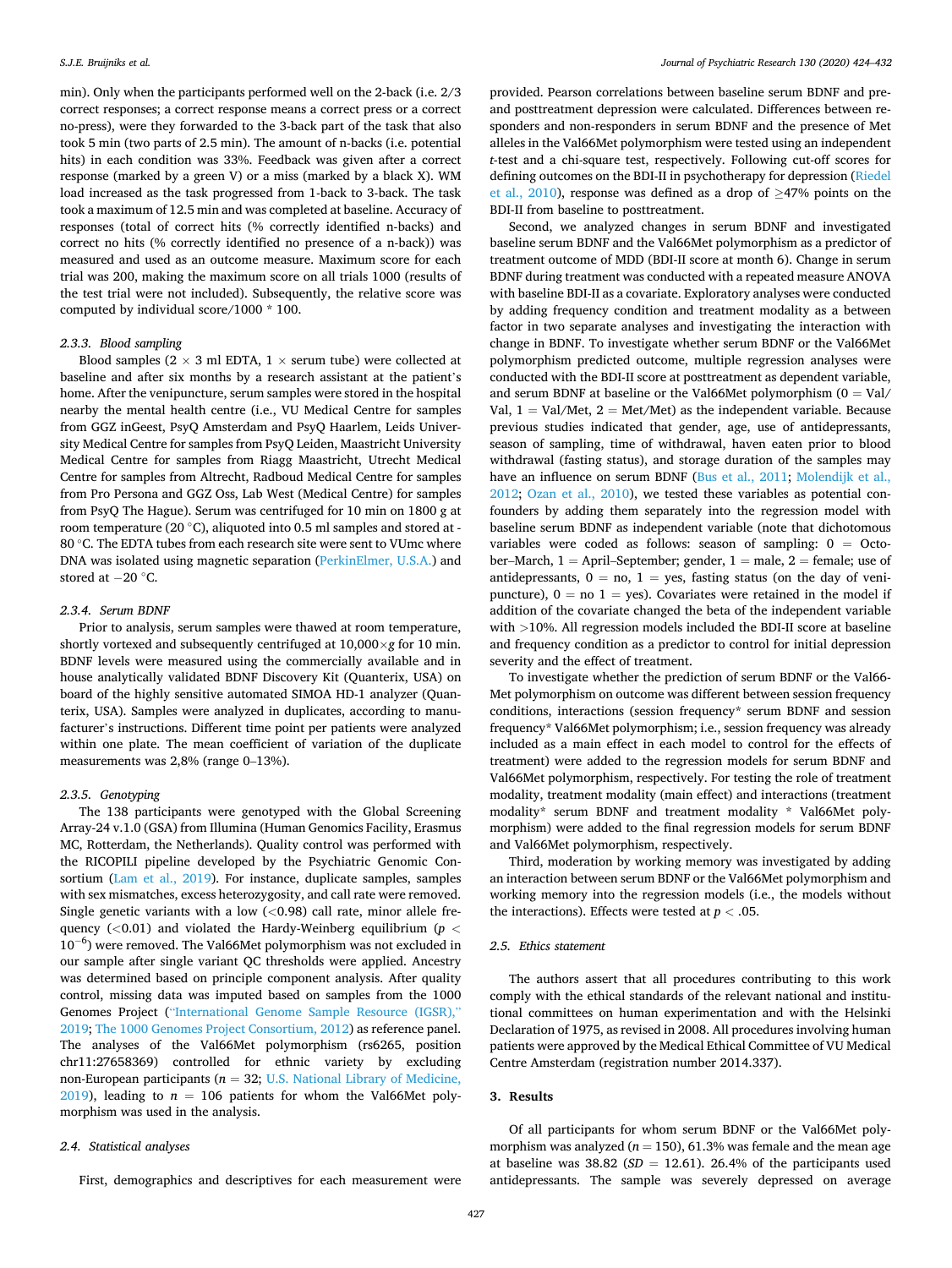(baseline BDI-II:  $33.88$  ( $SD = 10$ ). The extraction of the genotype of SNP rs6265 resulted in 73 individuals with Val/Val, 30 with Val/Met and 3 with Met/Met genotypes (minor allele frequency: 0.17). Patients with different genotypes did not differ in age  $(F(2,103) = 0.53, p = .58)$  or gender ( $\chi$  = 4.60,  $p = .10$ ). Serum BDNF was 23.12 (*SD* = 7.2) and 23.26  $(SD = 6.72)$  in the participants for whom serum BDNF was measured both at baseline and posttreatment. General descriptives of participants included in one of the analyses can be found in Table 1. Demographics and observed means (*SD*) on all outcome measures at each time point for each sample and condition are given in [data sup](#page-7-0)[plement 1](#page-7-0). As shown in Table 2, serum BDNF at baseline correlated highly  $(r = 0.61)$  with serum BDNF posttreatment, but not with BDI-II scores at baseline or posttreatment.

#### *3.1. Change of serum BDNF during psychotherapy for depression*

Serum BDNF did not change over time,  $F(1,71) = 0.03$ ,  $p = .86$ . Change over time did not interact with baseline BDI-II scores,  $F(1,71) =$ 0.01,  $p = .90$ . Changes were not different between session frequency conditions,  $F(1,71) = 2.32$ ,  $p = .13$ , or between treatment modalities,  $F$  $(1,71) = 0, p = .99.$ 

# *3.2. Baseline serum BDNF and the Val66Met polymorphism as predictors of psychotherapy outcome*

After controlling for relevant confounders, higher levels of serum BDNF at baseline were not significantly related to lower levels of depression at month 6,  $t$  (7, 90) = -1.58,  $p = .11$ . The Val66Met polymorphism was not significantly related to lower levels of depression at month 6,  $t$  (3, 79) =  $-2.07$ ,  $p = .42$ . There were no significant interactions between treatment condition (session frequency or treatment modality) and serum BDNF at baseline or the Val66Met polymorphism on outcome. The final regression models (without interactions) can be found in Table 3. Differences in serum BDNF and the presence of Metalleles between responders and non-responders in are shown in Table 4. With mean baseline BDNF levels of 24.70 ng/ml in responders and 22.41 ng/ml in non-responders, these two groups did not differ significantly from each other ( $p = .07$ ). Groups did also not differ on posttreatment serum BDNF (*p* = .87) or the presence of the Met-allele (*p*   $=.85).$ 

# *3.3. Working memory capacity as a moderator of the effect of serum BDNF or the Val66Met polymorphism on depressive outcome*

Working memory capacity (WMC) significantly moderated the effect of baseline serum BDNF on the BDI-II score at month 6,  $t$  (9, 65) = − 2.15, *p* = .03 (see [Table 5](#page-6-0)). WMC did not significantly moderate the effect of the Val66Met polymorphism on BDI-II at month 6, *t* (5, 57) = − 0.74, *p* = .46. To illustrate the direction of the effect of working

| c<br>L<br>۰. |  |
|--------------|--|
|              |  |

|  | General sample descriptives. |
|--|------------------------------|
|--|------------------------------|

| Demographics                          |               |
|---------------------------------------|---------------|
| Gender, $n$ (%) female                | 92 (61.3)     |
| Age, $M(SD)$                          | 38.82 (12.61) |
| Educational level                     |               |
| Low, $n$ $(\%)$                       | 16(10.7)      |
| Medium, $n$ $(\%)$                    | 73 (48.7)     |
| High, $n$ $(\%)$                      | 61 (40.7)     |
| Characteristics related to depression |               |
| BDI-II baseline score                 | 33.88 (10)    |
| <b>BDI-II</b> posttreatment           | 21.29 (14.71) |
| Use of antidepressants, $n$ (%) yes   | 39 (26.4)     |
| Potential moderators                  |               |
| Working memory: n-back                | 64.55 (19.16) |

#### **Table 2**

| Correlations between different measures of BDNF and levels of depression. |  |
|---------------------------------------------------------------------------|--|
|---------------------------------------------------------------------------|--|

|                               | Serum $BDNF -$<br>baseline $(n)$ | Serum BDNF -<br>month $6(n)$ | <b>BDI-II</b><br>baseline $(n)$ | <b>BDI-II</b><br>month 6<br>(n) |
|-------------------------------|----------------------------------|------------------------------|---------------------------------|---------------------------------|
| Serum BDNF<br>-baseline $(n)$ | 1                                |                              |                                 |                                 |
| Serum BDNF<br>-month $6(n)$   | $.61**$ (73)                     | 1                            |                                 |                                 |
| <b>BDI-II</b> baseline<br>(n) | .03(138)                         | .01(82)                      | 1                               |                                 |
| BDI-II month 6<br>(n)         | $-.08(103)$                      | $-0.04(74)$                  | $.44**(112)$                    | 1                               |

*Note.* **BDI-II** = Beck Depression Inventory-II; **BDNF**= Brain derived neurotrophic factor. \*\* = correlation is significant at p *<* .01.

#### **Table 3**

Predicting depressive outcome (BDI-II score at month 6) with serum BDNF at baseline (model 1) or the Val66Met polymorphism (model 2).

|                                             | B       | SE   | $\ddot{}$ | $p$ - value | 95% CI        |  |  |  |
|---------------------------------------------|---------|------|-----------|-------------|---------------|--|--|--|
| Model 1: BDNF serum $(n = 98)$              |         |      |           |             |               |  |  |  |
| Intercept                                   | $-6.61$ | 8.26 | -.80      | .42         | $-23.03/9.80$ |  |  |  |
| BDNF-serum baseline                         | $-32$   | .20  | $-1.58$   | .11         | $-73/08$      |  |  |  |
| <b>BDI-II score baseline</b>                | .52     | .13  | 4.03      | $-.001$     | .26/0.78      |  |  |  |
| Age                                         | .19     | .10  | 1.82      | .07         | $-01/0.40$    |  |  |  |
| Female                                      | 5.88    | 2.73 | 2.15      | .03         | .45/11.32     |  |  |  |
| Use of antidepressants                      | 6.37    | 2.85 | 2.24      | .03         | .72/12.04     |  |  |  |
| <b>Fasting status</b>                       | .83     | 2.87 | .29       | .77         | $-4.87/6.53$  |  |  |  |
| Frequency condition                         | $-2.56$ | 2.55 | $-1$      | .31         | $-7.63/2.51$  |  |  |  |
|                                             |         |      |           |             |               |  |  |  |
| Model 2: Val66Met polymorphism ( $n = 82$ ) |         |      |           |             |               |  |  |  |
| Intercept                                   | 4.82    | 5.21 | .92       | .36         | $-5.55/15.20$ |  |  |  |
| Val66Met polymorphism                       | $-2.07$ | 2.55 | -.81      | .42         | $-7.14/3.01$  |  |  |  |
| <b>BDI-II score baseline</b>                | .55     | .13  | 4.11      | $-.001$     | .28/.82       |  |  |  |
| Frequency condition                         | $-3.28$ | 2.80 | $-1.17$   | .24         | $-8.85/2.29$  |  |  |  |

*Note.* Note that variables were coded as follows: Val66Met polymorphism = Val/ Val,  $1 =$  Val/Met,  $2 =$  Met/Met, gender,  $1 =$  male,  $2 =$  female; use of antidepressants,  $0 = no$ ,  $1 = yes$ , fasting status,  $0 = no$  (did eat),  $1 = yes$  (did not eat), frequency condition,  $0 =$  weekly,  $1 =$  twice weekly.

#### **Table 4**

Differences between responders and non-responders in serum BDNF and the presence of Met-alleles.

|                                  | Response        | n  | Non-<br>response | n  | $p-$<br>value |
|----------------------------------|-----------------|----|------------------|----|---------------|
| Serum BDNF - baseline, ng/<br>ml | 24.70<br>(6.43) | 46 | 22.41 (6.45)     | 57 | .07           |
| Serum BDNF - month 6, ng/<br>ml  | 23.04<br>(7.21) | 33 | 22.77 (6.88)     | 41 | .87           |
| Presence of Met-allele, %<br>yes | 29.7            | 11 | 34.7             | 16 | .85           |

*Note.* BDNF= Brain derived neurotrophic factor.

memory on the relation between baseline serum BDNF and depressive outcome, patients were assigned to a low WMC group when scoring below the mean and a high WMC group when scoring above the mean (WMC mean in the baseline serum BDNF group  $= 64.83$ ,  $SD = 19.20$ , *n*  $= 96$ ). As is shown in [Fig. 2,](#page-6-0) high serum BDNF at baseline is related to lower BDI-II scores at month 6 in patients with high WMC (Pearson *r* = − 0.35, *p* = .03, *n* = 40), but not in patients with low WMC (Pearson *r* = .17,  $p = .31$ ,  $n = 35$ ). BDI-II scores at month 6 were lower for patients with a high WMC (*M* = 17.80, *SD* = 13.05, *n* = 40) compared to patients with a low WMC (*M* = 25.65, *SD* = 14.18, *n* = 35, *t* (73) = 2.49, *p* = .01), but did not differ between patients with high (*>*mean) serum BDNF levels at baseline ( $M = 20.70$ ,  $SD = 15.38$ ,  $n = 41$ ) versus patients with low (*<*mean) serum BDNF levels at baseline (*M* = 21.16, *SD* = 12.24, *n*   $= 59$ , *t* (98)  $= 0.16$ , *p*  $= .86$ ).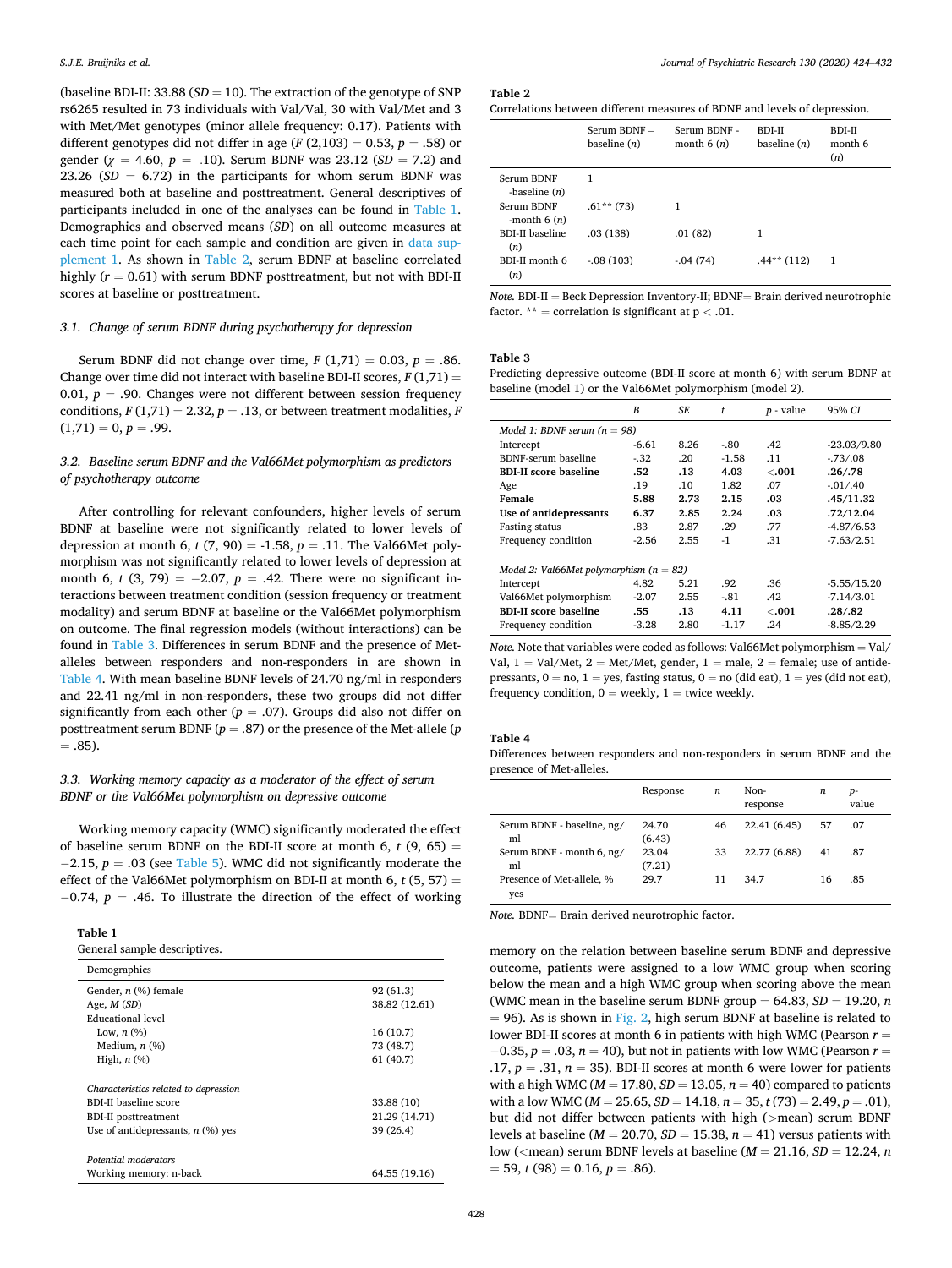#### <span id="page-6-0"></span>**Table 5**

Interaction between serum BDNF at baseline and working memory capacity  $(n =$ 75).

|                                     | $\boldsymbol{B}$ | SF.   | t       | $p -$<br>value | 95% CI             |
|-------------------------------------|------------------|-------|---------|----------------|--------------------|
| Intercept                           | $-30.75$         | 20.74 | $-1.48$ | .14            | $-72.18/$<br>10.68 |
| Serum BDNF baseline                 | 1.23             | .77   | 1.59    | .11            | $-31/2.78$         |
| Working memory capacity<br>(WMC)    | .41              | .27   | 1.51    | .13            | $-13/0.95$         |
| Serum BDNF baseline *<br><b>WMC</b> | $-.02$           | .011  | $-2.15$ | .03            | $-.04/.002$        |
| <b>BDI-II score baseline</b>        | .48              | .14   | 3.34    | .001           | .19/.77            |
| Age                                 | .15              | .11   | 1.25    | .21            | $-08/38$           |
| Female                              | 5.49             | 3.01  | 1.84    | .07            | $-56/11.55$        |
| Use of antidepressants              | 2.74             | 3.13  | .87     | .38            | $-3.52/9.01$       |
| <b>Fasting status</b>               | 3.08             | 3.34  | .92     | .36            | $-3.59/9.76$       |
| Frequency condition                 | .61              | 2.74  | .22     | .82            | $-4.86/6.09$       |

*Note.* WMC = working memory capacity; Note that variables were coded as follows: gender,  $1 =$  male,  $2 =$  female; use of antidepressants,  $0 =$  no,  $1 =$  yes, fasting status,  $0 =$  no (did eat),  $1 =$  yes (did not eat), frequency condition,  $0 =$ weekly,  $1 =$  twice weekly.



**Fig. 2.** Interaction between serum BDNF at baseline and working memory capacity on depression (BDI-II score) at month 6. Black line = high working memory capacity (score  $> 64.83$ ), grey line  $=$  low working memory capacity (score *<* 64.83).

#### **4. Discussion**

The present study investigated the role of brain-derived neurotrophic factor (BDNF) (serum levels and genetic polymorphism) in relation to change and outcome in cognitive behavioral therapy (CBT) and interpersonal psychotherapy (IPT) for depression. Serum BDNF levels did not change during psychotherapy and changes did not significantly differ between session frequencies (once versus twice weekly) or treatment modalities (CBT versus IPT). Baseline serum BDNF and the Val66Met polymorphism were not significantly associated with outcomes after 6 months and also this association did not differ between treatment conditions. Working memory moderated the relation between baseline serum BDNF and outcome: higher baseline serum BDNF was related to lower posttreatment levels of depression, but only in the patients with high working memory.

In line with the three other studies on the role of BDNF in psychotherapy for depression ([Bakker et al., 2014](#page-8-0); [da Silva et al., 2018](#page-8-0); [Koch](#page-9-0)  [et al., 2009](#page-9-0); [Rayner et al., 2019\)](#page-9-0), our findings suggested that BDNF levels on average do not play a role in the effects of psychotherapy for depression. Our findings contrast the other studies that found a relation between response to CBT and BDNF [\(Fullana et al., 2012;](#page-8-0) [Kobayashi](#page-9-0)  [et al., 2005](#page-9-0)) in the treatment of anxiety disorders. It is possible that the role of BDNF differs between populations (i.e., depression versus

anxiety), but also the limitations of a small sample size may explain this discrepancy.

The finding that baseline serum BDNF levels were related to depressive outcome in the patients with high levels of working memory is in line with the findings of [LeMoult \(2014\)](#page-9-0). That study particularly showed that in participants who were identified as Met-carriers, lower working memory capacity was associated with increased symptoms of depression over time. However, in the present study there was no relation between baseline serum BDNF and depressive outcome in patients with low working memory, but in the patients with high working memory. Differences between study populations may explain this discrepancy in findings. It is possible that although in individuals with *subclinical* depression ([LeMoult et al., 2014](#page-9-0)), low BDNF and lower working memory capacity relates to an increase of depression over time, in a sample with *severe levels* of depression (our study) both high BDNF and working memory capacity are necessary in order to reduce depressive symptoms. Our results may suggest that there is a subgroup of depressive patients where learning processes such as working memory and BDNF levels are important in predicting treatment outcome, while for another subgroup they are not. Also, as moderators can help to identify mechanisms of change ([Kazdin, 2007\)](#page-9-0), our findings may point to different pathways of change for these different subgroups of patients.

What are the potentially different pathways of change these subgroups might follow? One suggestion is that patients with higher learning processes at baseline may be better able to improve through the more cognitive part of CBT, cognitive change [\(Lorenzo-Luaces et al.,](#page-9-0)  [2015\)](#page-9-0), while those patients with lower learning processes may benefit from more direct CBT techniques, such as behavioral activation ([Dimidjian et al., 2011](#page-8-0)). However, future research is necessary to find out whether patients with different learning processes at baseline, both measured at a biological and cognitive level, may benefit from different pathways of change [\(Bruijniks et al., 2019](#page-8-0)). In addition, studies should investigate whether learning processes are equally important in different forms of psychotherapy: while CBT has a clear skill-based approach ([Barber and DeRubeis, 2001](#page-8-0); [Strunk et al., 2007](#page-9-0)), it is less clear how learning processes may play a role in IPT. Last, as those individuals with more impairments in the learning processes also had slightly higher BDI-II scores posttreatment, targeting the impairments in the learning processes in these individuals might be an opportunity to improve psychotherapy outcome (for an example: see [Harvey et al.,](#page-8-0)  [2017\)](#page-8-0).

A strength of the present study was the relatively large sample size compared to earlier studies ([da Silva et al., 2018](#page-8-0); [Kobayashi et al., 2005](#page-9-0); [Koch et al., 2009\)](#page-9-0). In addition, because of the large variation in participating treatment centers and inclusion of many therapists with varying educational backgrounds, external validity is considered high ([Bruijniks et al., 2020](#page-8-0)). A limitation of the present study was that the sample was severely depressed on average, making it difficult to generalize these results to patients with less severe levels of depression. Also, although the present sample size was relatively large compared to earlier trials that investigated the role of BDNF in psychotherapy, the sample size was still rather limited to identify moderators (Brookes [et al., 2004\)](#page-8-0). Thus, especially the interaction we found between working memory and serum BDNF demands replication.

Future studies should target the heterogeneity of previous findings by finding out whether BDNF plays a (different) role in the treatment of different psychopathologies, and investigate the role of BDNF in relation to working memory on depressive outcome in samples with larger variation in levels of depression at baseline. Also, both biological and psychological measures of learning processes at baseline should be included in future psychotherapy trials. As earlier studies pointed to an interaction between BDNF and COMT on working memory performance in healthy populations, it would be interesting for future studies to see whether the COMT plays a similar role in an psychotherapeutic setting ([Chen et al., 2016;](#page-8-0) [Nagel et al., 2008\)](#page-9-0). With more data available, individual participant data meta analyses ([Debray et al., 2015;](#page-8-0) [Riley et al.,](#page-9-0)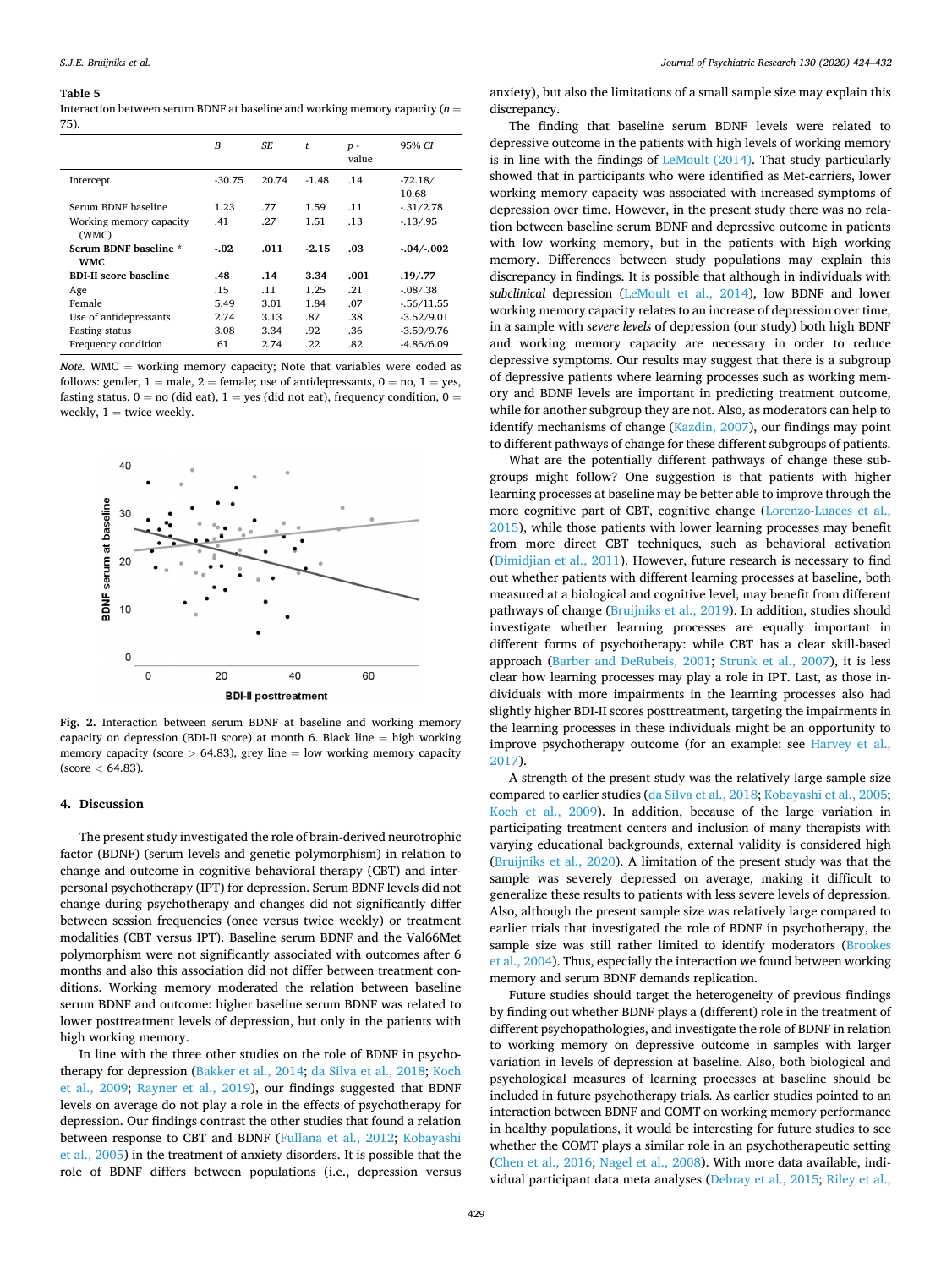# <span id="page-7-0"></span>**Data supplement 1**

Sample characteristics: analyzed participants with serum BDNF measurements both at baseline and posttreatment (*n*=73), participants with a serum BDNF measurement at baseline (*n*=138) and participants with the Val66Met polymorphism (*n*=106).

| Baseline serum BDNF and month 6     | Whole group $(n = 73)$  | CBT weekly $(n = 15)$ | CBT twice weekly $(n = 20)$ | IPT weekly $(n = 19)$ | IPT twice weekly $(n = 19)$ |
|-------------------------------------|-------------------------|-----------------------|-----------------------------|-----------------------|-----------------------------|
| Demographics                        |                         |                       |                             |                       |                             |
| Gender, $n$ (%) female              | 45 (61.6)               | 9(60)                 | 13 (65)                     | 11 (57.9)             | 12 (63.2)                   |
| Age, $M(SD)$                        | 40.63 (12.77)           | 38.93 (14.45)         | 41.70 (10.13)               | 40.21 (12.63)         | 41.26 (14.75)               |
| <b>Educational level</b>            |                         |                       |                             |                       |                             |
| Low, $n$ $(\%)$                     | 5(6.8)                  | 1(6.7)                | 1(5)                        | 2(10.5)               | 1(5.3)                      |
| Medium, $n$ $(\%)$                  | 37 (50.7)               | 8 (53.3)              | 10(50)                      | 8(42.1)               | 11 (57.9)                   |
| High, $n$ $(\%)$                    | 31(42.5)                | 6(40)                 | 9(45)                       | 9(47.4)               | 7(36.8)                     |
|                                     |                         |                       |                             |                       |                             |
| Depression                          |                         |                       |                             |                       |                             |
| BDI-II baseline score, M (SD)       | 34.04 (10.34)           | 36.06 (6.01)          | 35.70 (10.10)               | 33.47 (12.29)         | 31.26 (11.21)               |
| BDI-II posttreatment, M (SD)        | 19.59 (14.25)           | 23.85 (16.90)         | 15.72 (11.04)               | 21.80 (15.32)         | 18.36 (13.94)               |
| Use of antidepressants, $n$ (%) yes | 20 (27.8)               | 4(26.7)               | 2(10.5)                     | 6(31.6)               | 8(42.1)                     |
|                                     |                         |                       |                             |                       |                             |
| Serum BDNF (ng/ml)                  |                         |                       |                             |                       |                             |
| Serum BDNF baseline, M (SD)         | 23.12 (7.20)            | 21.49 (5.60)          | 23.14 (7.32)                | 22.54 (7.74)          | 24.95 (7.75)                |
| Serum BDNF month 6, M (SD)          | 23.26 (6.72)            | 23.50 (7.41)          | 21.87 (7.16)                | 23.28 (5.69)          | 24.50 (6.89)                |
|                                     |                         |                       |                             |                       |                             |
| <b>Baseline serum BDNF</b>          | Whole group $(n = 138)$ | CBT weekly $(n = 36)$ | CBT twice weekly $(n = 35)$ | IPT weekly $(n = 34)$ | IPT twice weekly $(n = 33)$ |
| Demographics                        |                         |                       |                             |                       |                             |
| Gender, $n$ (%) female              | 86 (62.3)               | 23 (63.9)             | 23 (65.7)                   | 20(58.8)              | 20(60.6)                    |
| Age, $M(SD)$                        | 39.16 (12.62)           | 37.61 (13.73)         | 42.08 (11.65)               | 37.76 (11.87)         | 39.21 (13.10)               |
| <b>Educational</b> level            |                         |                       |                             |                       |                             |
| Low, $n$ $(\%)$                     | 15 (10.9)               | 4(11.1)               | 5(14.3)                     | 4(11.8)               | 2(6.1)                      |
| Medium, $n$ (%)                     | 69 (50)                 | 15(41.7)              | 18 (51.4)                   | 16(47.1)              | 20(60.6)                    |
| High, $n$ $(\%)$                    | 54 (39.1)               | 17 (47.2)             | 12 (34.3)                   | 14 (41.2)             | 11 (33.3)                   |
|                                     |                         |                       |                             |                       |                             |
| Depression                          |                         |                       |                             |                       |                             |
| <b>BDI-II</b> baseline score        | 33.97 (10.12)           | 35.11 (8.67)          | 35.51 (9.34)                | 32.17 (10.36)         | 32.96 (12.02)               |
| <b>BDI-II</b> posttreatment         | 21.05 (14.77)           | 23.82 (15.57)         | 18.92 (13.03)               | 21.20 (13.56)         | 20.20 (16.49)               |
| Use of antidepressants, $n$ (%) yes | 37 (27.2)               | 8(22.2)               | 7(21.2)                     | 9(26.5)               | 13 (39.4)                   |
|                                     |                         |                       |                             |                       |                             |
| Serum BDNF (ng/ml)                  |                         |                       |                             |                       |                             |
| Serum BDNF baseline, M (SD)         | 23.05 (6.38)            | 21.52 (6.02)          | 23.19 (5.95)                | 22.95 (6.84)          | 24.68 (6.60)                |
|                                     |                         |                       |                             |                       |                             |
| Potential moderators                |                         |                       |                             |                       |                             |
| Working memory: n-back              | 64.83 (19.20)           | 65.38 (20.66)         | 63.59 (18.58)               | 65.06 (18.42)         | 65.15 (20.17)               |
|                                     |                         |                       |                             |                       |                             |
| <b>BDNF Val66Met polymorphism</b>   | Whole group $(n = 106)$ | CBT weekly $(n = 26)$ | CBT twice weekly $(n = 26)$ | IPT weekly $(n = 28)$ | IPT twice weekly $(n = 26)$ |
| Demographics                        |                         |                       |                             |                       |                             |
| Gender, $n$ (%) female              | 63 (59.4)               | 16(61.5)              | 17 (65.4)                   | 15 (53.6)             | 15 (57.7)                   |
| Age, $M(SD)$                        | 39.22 (12.38)           | 35.80 (13.42)         | 41.53 (10.95)               | 38.35 (12.08)         | 41.26 (12.78)               |
| <b>Educational level</b>            |                         |                       |                             |                       |                             |
| Low, $n$ $(\%)$                     | 12(11.3)                | 2(7.7)                | 4(15.4)                     | 3(10.7)               | 3(11.5)                     |
| Medium, $n$ (%)                     | 49 (46.2)               | 10(38.5)              | 11 (42.3)                   | 16(57.1)              | 12 (46.2)                   |
| High, $n$ $(\%)$                    | 45 (42.5)               | 14 (53.8)             | 11 (42.3)                   | 9(32.1)               | 11 (42.3)                   |
|                                     |                         |                       |                             |                       |                             |
| Depression                          |                         |                       |                             |                       |                             |
| <b>BDI-II</b> baseline score        | 33.67 (9.96)            | 35.57 (7.55)          | 36 (9.77)                   | 32.64 (10.91)         | 30.57 (10.74)               |
| <b>BDI-II</b> posttreatment         | 20.87 (13.86)           | 22.70 (15.14)         | 18.23 (12.59)               | 22.63 (13.26)         | 20.26 (14.73)               |
| Use of antidepressants, $n$ (%) yes | 29 (27.6)               | 4(15.4)               | 5(20)                       | 10(35.7)              | 10(38.5)                    |
|                                     |                         |                       |                             |                       |                             |
| Val66Met polymorphism               |                         |                       |                             |                       |                             |
| Val-Val, $n$ (%) yes                | 73 (68.9)               | 19 (73.1)             | 24 (92.3)                   | 15(53.6)              | 15(57.7)                    |
| Val-Met, $n$ (%) yes                | 30 (28.3)               | 7(26.9)               | 2(7.7)                      | 11 (39.3)             | 10(38.5)                    |
| Met-Met, $n$ (%) yes                | 3(2.8)                  | 0(0)                  | 0(0)                        | 2(7.1)                | 1(3.8)                      |
|                                     |                         |                       |                             |                       |                             |
| Potential moderators                |                         |                       |                             |                       |                             |
| Working memory: n-back              | 63.91 (18.53)           | 63.34 (19.67)         | 63.16 (18.67)               | 61.40 (17.22)         | 67.79 (19.45)               |
|                                     |                         |                       |                             |                       |                             |

*Note.* BDNF= Brain derived neurotrophic factor; BDI-II = Beck Depression Inventory-II. Note that there were missings at BDI-II scores posttreatment (serum BDNF baseline and month 6: 1 for CBT weekly 2 for CBT twice weekly 4 for IPT weekly; Serum BDNF baseline: 8 for CBT weekly, 9 for CBT twice weekly, 14 for IPT weekly, 4 IPT for twice weekly; BDNF Val66Met polymorphism: 6 for CBT weekly, 5 for CBT twice weekly, 9 for IPT weekly, 3 IPT for twice weekly), use of antidepressants (Serum BDNF baseline and month 6: 1 for CBT twice weekly; Serum BDNF baseline: 2 for CBT twice weekly; BDNF Val66Met polymorphism: 1 for CBT twice weekly), working memory (Serum BDNF baseline: 11 for CBT weekly, 13 for CBT twice weekly, 9 for IPT weekly, 9 IPT for twice weekly; BDNF Val66Met polymorphism: 7 for CBT weekly, 8 for CBT twice weekly, 7 for IPT weekly, 7 IPT for twice weekly).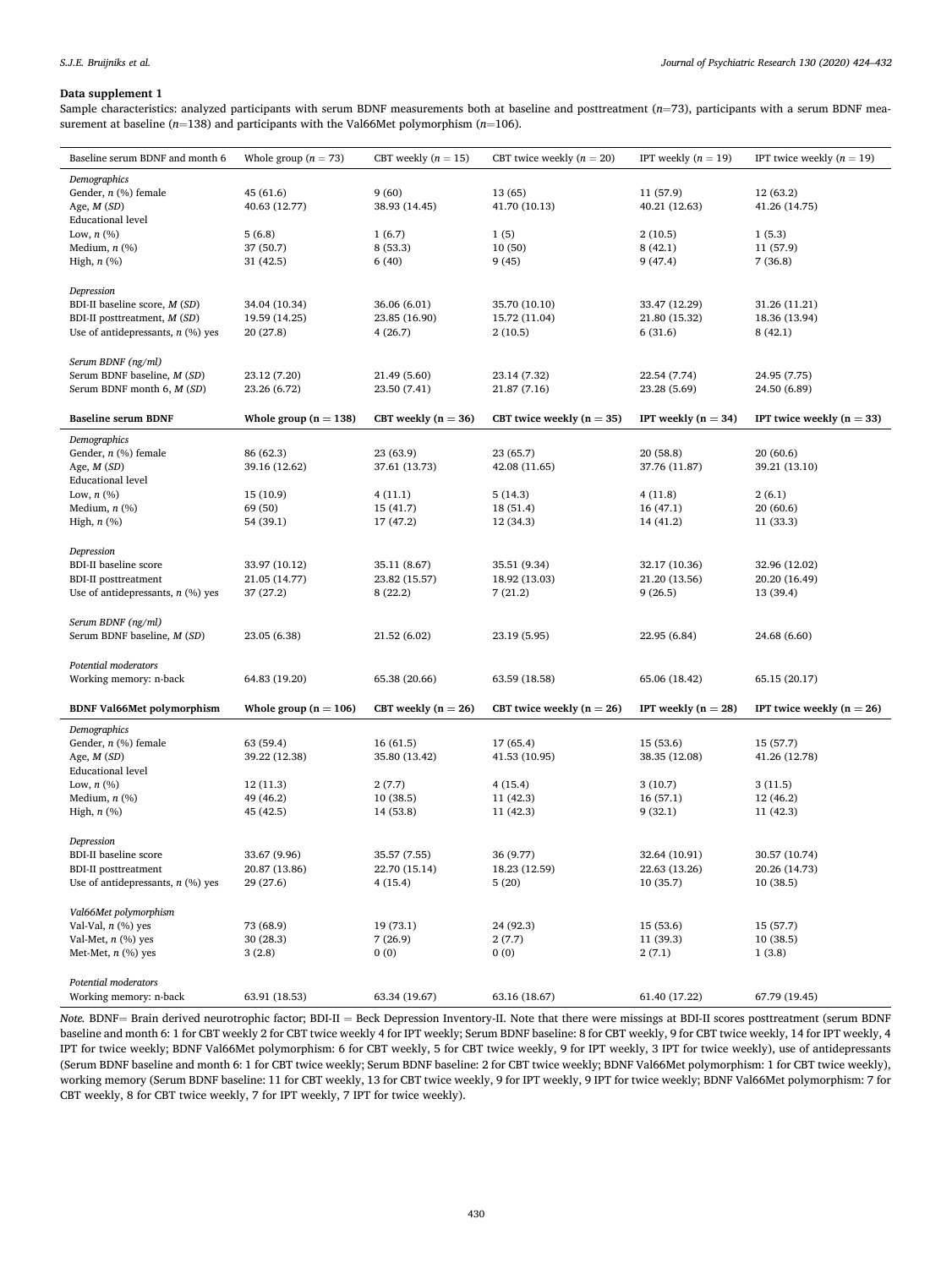#### <span id="page-8-0"></span>*S.J.E. Bruijniks et al.*

[2010\)](#page-9-0) might be an option to investigate moderators within a larger sample size.

In conclusion, higher serum BDNF at baseline was related to lower posttreatment depression, but only in patients with high working memory. These findings, if replicated, might indicate that while BDNF may not be related to psychotherapy outcomes in general, they may play a role in the presence of specific learning processes such as working memory capacity.

# **Funding**

This study was funded by ZonMw (project number: 837002401) and Stichting tot Steun VCVGZ (project number: 234). The funders were not involved in the study design; the collection, analysis and interpretation of data; the writing of the report or the decision to submit the article for publication.

#### **Declaration of competing interest**

The authors declare that they have no known competing financial interests or personal relationships that could have appeared to influence the work reported in this paper.

#### **Acknowledgements**

We acknowledge the contribution of participating patients and therapists at Altrecht, GGZ inGeest, GGZ Oost-Brabant, Pro Persona, PsyQ Amsterdam, PsyQ Den Haag, PsyQ Haarlem, PsyQ Leiden and Riagg Maastricht. Without their cooperation the trial would have been impossible to conduct. Furthermore, we gratefully thank the participating hospitals (Amsterdam Universitair Medisch Centrum; Leids Universitair Medisch Centrum; Lab West, Den Haag; Radboud Universitair Medisch Centrum, Nijmegen, Maastricht Universitair Medisch Centrum+, Universitair Medisch Centrum Utrecht). We also thank Danielle Tilburgs, Nicole Billingy, Kris Wijma and. Sofie Jansen for their assistance during the data collection.

#### **Appendix A. Supplementary data**

Supplementary data to this article can be found online at [https://doi.](https://doi.org/10.1016/j.jpsychires.2020.07.045)  [org/10.1016/j.jpsychires.2020.07.045.](https://doi.org/10.1016/j.jpsychires.2020.07.045)

#### **References**

- Adler, A.D., Strunk, D.R., Fazio, R.H., 2015. What changes in Cognitive Therapy for depression? An examination of cognitive therapy skills and maladaptive beliefs. Behav. Ther. 46, 96–109. <https://doi.org/10.1016/j.beth.2014.09.001>.
- Aldoghachi, A.F., Tor, Y.S., Redzun, S.Z., Bin Lokman, K.A., Abdul Razaq, N.A., Shahbudin, A.F., Badamasi, I.M., Cheah, P.S., Stanslas, J., Veerakumarasivam, A., Rosli, R., Ibrahim, N., Lye, M.S., Ling, K.H., 2019. Screening of brain-derived neurotrophic factor (BDNF) single nucleotide polymorphisms and plasma BDNF levels among Malaysian major depressive disorder patients. PloS One 14, 1–19. <https://doi.org/10.1371/journal.pone.0211241>.
- Azeredo, L.A. de, De Nardi, T., Levandowski, M.L., Tractenberg, S.G., Kommers-Molina, J., Wieck, A., Irigaray, T.Q., Silva Filho, I.G. da, Grassi-Oliveira, R., 2017. The brain-derived neurotrophic factor (BDNF) gene Val66Met polymorphism affects memory performance in older adults. Rev. Bras. Psiquiatr. 39, 90–94. [https://doi.](https://doi.org/10.1590/1516-4446-2016-1980) [org/10.1590/1516-4446-2016-1980.](https://doi.org/10.1590/1516-4446-2016-1980)
- Bakker, J.M., Lieverse, R., Menne-Lothmann, C., Viechtbauer, W., Pishva, E., Kenis, G., Geschwind, N., Peeters, F., Van Os, J., Wichers, M., 2014. Therapygenetics in mindfulness-based cognitive therapy: do genes have an impact on therapy-induced change in real-life positive affective experiences. Transl. Psychiatry 4. [https://doi.](https://doi.org/10.1038/tp.2014.23) [org/10.1038/tp.2014.23](https://doi.org/10.1038/tp.2014.23) e384-10.
- Balaratnasingam, S., Janca, A., 2012. Brain Derived Neurotrophic Factor: a novel neurotrophin involved in psychiatric and neurological disorders. Pharmacol. Ther. 134, 116–124. <https://doi.org/10.1016/j.pharmthera.2012.01.006>.
- [Barber, J.P., DeRubeis, R.J., 2001. Change in compensatory skills in cognitive therapy for](http://refhub.elsevier.com/S0022-3956(20)30910-9/sref6)  [depression. J. Psychother. Pract. Res. 10, 8](http://refhub.elsevier.com/S0022-3956(20)30910-9/sref6)–13.
- Barth, J., Munder, T., Gerger, H., Nüesch, E., Trelle, S., Znoj, H., Jüni, P., Cuijpers, P., 2013. Comparative efficacy of seven psychotherapeutic interventions for patients with depression: a network meta-analysis. PLoS Med. 10 [https://doi.org/10.1371/](https://doi.org/10.1371/journal.pmed.1001454)  [journal.pmed.1001454](https://doi.org/10.1371/journal.pmed.1001454).
- [Beck, A.T., Steer, R.A., Brown, G.K., 1996. Beck Depression Inventory-II: Manual.](http://refhub.elsevier.com/S0022-3956(20)30910-9/sref8) [Harcourt Brace, Boston.](http://refhub.elsevier.com/S0022-3956(20)30910-9/sref8)
- Beck, A.T., Steer, R.A., Carbin, M.G., 1988. Psychometric properties of the Beck depression inventory: twenty-five years of evaluation. Clin. Psychol. Rev. 8, 77–100. [https://doi.org/10.1016/0272-7358\(88\)90050-5.](https://doi.org/10.1016/0272-7358(88)90050-5)
- Beevers, C.G., 2005. Cognitive vulnerability to depression: a dual process model. Clin. Psychol. Rev. 25, 975–1002. <https://doi.org/10.1016/j.cpr.2005.03.003>.
- Braver, T.S., Cohen, J.D., Nystrom, L.E., Jonides, J., Smith, E.E., Noll, D.C., 1997. A parametric study of prefrontal cortex involvement in human working memory. Neuroimage 5, 49–62. <https://doi.org/10.1006/nimg.1996.0247>.
- Brookes, S.T., Whitely, E., Egger, M., Smith, G.D., Mulheran, P.A., Peters, T.J., 2004. Subgroup analyses in randomized trials: risks of subgroup-specific analyses; power and sample size for the interaction test. J. Clin. Epidemiol. 57, 229–236. [https://doi.](https://doi.org/10.1016/j.jclinepi.2003.08.009)  [org/10.1016/j.jclinepi.2003.08.009.](https://doi.org/10.1016/j.jclinepi.2003.08.009)
- Brooks, S.J., Nilsson, E.K., Jacobsson, J.A., Stein, D.J., Fredriksson, R., Lind, L., Schiöth, H.B., 2014. BDNF polymorphisms are linked to poorer working memory performance, reduced cerebellar and hippocampal volumes and differences in prefrontal cortex in a Swedish elderly population. PloS One 9. [https://doi.org/](https://doi.org/10.1371/journal.pone.0082707)  [10.1371/journal.pone.0082707.](https://doi.org/10.1371/journal.pone.0082707)
- Bruijniks, S.J.E., Bosmans, J., Peeters, F.P.M.L., Hollon, S.D., van Oppen, P., van den Boogaard, M., Dingemanse, P., Cuijpers, P., Arntz, A., Franx, G., Huibers, M.J.H., 2015. Frequency and change mechanisms of psychotherapy among depressed patients: study protocol for a multicenter randomized trial comparing twice-weekly versus once-weekly sessions of CBT and IPT. BMC Psychiatr. 15 https://doi.org/ [10.1186/s12888-015-0532-8](https://doi.org/10.1186/s12888-015-0532-8).
- Bruijniks, S.J.E., DeRubeis, R.J., Hollon, S.D., Huibers, M.J.H., 2019. The potential role of learning capacity in cognitive behavior therapy for depression: a systematic review of the evidence and future directions for improving therapeutic learning. Clin. Psychol. Sci. 7, 668–692. [https://doi.org/10.1177/2167702619830391.](https://doi.org/10.1177/2167702619830391)
- [Bruijniks, S.J., Lemmens, L.H., Hollon, S.D., Peeters, F.P., Cuijpers, P., Arntz, A., Van Den](http://refhub.elsevier.com/S0022-3956(20)30910-9/sref16)  [Boogaard, M., 2020. The effects of once-versus twice-weekly sessions on](http://refhub.elsevier.com/S0022-3956(20)30910-9/sref16) [psychotherapy outcomes in depressed patients. Br. J. Psychiatr. 216 \(4\), 222](http://refhub.elsevier.com/S0022-3956(20)30910-9/sref16)–230.
- Brunoni, A.R., Lopes, M., Fregni, F., 2008. A systematic review and meta-analysis of clinical studies on major depression and BDNF levels: implications for the role of neuroplasticity in depression. Int. J. Neuropsychopharmacol. 11, 1169–1180. <https://doi.org/10.1017/S1461145708009309>.
- Burgess, N., Maguire, E.A., Keefe, J.O., 2002. The Human Hippocampus and Spatial and Episodic Memory 35, 625–641. [https://doi.org/10.1016/S0896-6273\(02\)00830-9](https://doi.org/10.1016/S0896-6273(02)00830-9).
- Bus, B.A.A., Molendijk, M.L., Penninx, B.J.W.H., Buitelaar, J.K., Kenis, G., Prickaerts, J., Elzinga, B.M., Voshaar, R.C.O., 2011. Determinants of serum brain-derived neurotrophic factor. Psychoneuroendocrinology 36, 228–239. [https://doi.org/](https://doi.org/10.1016/j.psyneuen.2010.07.013) [10.1016/j.psyneuen.2010.07.013.](https://doi.org/10.1016/j.psyneuen.2010.07.013)
- Chen, W., Chen, C., Xia, M., Wu, K., Chen, C., He, Q., Xue, G., Wang, W., He, Y., Dong, Q., 2016. Interaction effects of BDNF and COMT genes on resting-state brain activity and working memory. Front. Hum. Neurosci. 10, 1–13. [https://doi.org/10.3389/](https://doi.org/10.3389/fnhum.2016.00540)  [fnhum.2016.00540.](https://doi.org/10.3389/fnhum.2016.00540)
- Cohen, Z.D., DeRubeis, R.J., 2018. Treatment Selection in Depression 1–28. [https://doi.](https://doi.org/10.1146/annurev-clinpsy-050817-084746)  [org/10.1146/annurev-clinpsy-050817-084746.](https://doi.org/10.1146/annurev-clinpsy-050817-084746)
- Cuijpers, P., Karyotaki, E., Weitz, E., Andersson, G., Hollon, S.D., van Straten, A., 2014. The effects of psychotherapies for major depression in adults on remission, recovery and improvement: a meta-analysis. J. Affect. Disord. 159, 118–126. [https://doi.org/](https://doi.org/10.1016/j.jad.2014.02.026)  [10.1016/j.jad.2014.02.026](https://doi.org/10.1016/j.jad.2014.02.026).
- Cuijpers, P., Sijbrandij, M., Koole, S.L., Andersson, G., Beekman, A.T., Reynolds, C.F., 2013. The efficacy of psychotherapy and pharmacotherapy in treating depressive and anxiety disorders: a meta-analysis of direct comparisons. World Psychiatr. 12, 137–148. [https://doi.org/10.1002/wps.20038.](https://doi.org/10.1002/wps.20038)
- da Silva, S.K., Wiener, C., Ghisleni, G., Oses, J.P., Jansen, K., Molina, M.L., Silva, R., Souza, L.D., 2018. Effects of cognitive-behavioral therapy on neurotrophic factors in patients with major depressive disorder. Rev. Bras. Psiquiatr. 361–366. [https://doi.](https://doi.org/10.1590/1516-4446-2017-2357)  [org/10.1590/1516-4446-2017-2357.](https://doi.org/10.1590/1516-4446-2017-2357)
- Debray, T.P.A., Moons, K.G.M., van Valkenhoef, G., Efthimiou, O., Hummel, N., Groenwold, R.H.H., Reitsma, J.B., 2015. Get real in individual participant data (IPD) meta-analysis: a review of the methodology. Res. Synth. Methods 6, 293–309. [https://doi.org/10.1002/jrsm.1160.](https://doi.org/10.1002/jrsm.1160)
- Dimidjian, S., Barrera, M., Martell, C., Muñoz, R.F., Lewinsohn, P.M., 2011. The origins and current status of behavioral activation treatments for depression. Annu. Rev. Clin. Psychol. 7, 1–38. [https://doi.org/10.1146/annurev-clinpsy-032210-104535.](https://doi.org/10.1146/annurev-clinpsy-032210-104535)
- Dobson, K.S., Hollon, S.D., Dimidjian, S., Schmaling, K.B., Kohlenberg, R.J., Gallop, R.J., Rizvi, S.L., Gollan, J.K., Dunner, D.L., Jacobson, N.S., 2008. Randomised trial of behavioural activation, cognitive therapy, and antidepressant medication in the prevention of relapse and recurrence in major depression. J. Consult. Clin. Psychol. 76, 468–477.<https://doi.org/10.1037/0022-006X.76.3.468>.
- Dranovsky, A., Hen, R., 2006. Hippocampal neurogenesis: regulation by stress and antidepressants. Biol. Psychiatr. 59, 1136–1143. [https://doi.org/10.1016/j.](https://doi.org/10.1016/j.biopsych.2006.03.082) [biopsych.2006.03.082](https://doi.org/10.1016/j.biopsych.2006.03.082).
- Fullana, M.A., Alonso, P., Gratacòs, M., Jaurrieta, N., Jiménez-Murcia, S., Segalàs, C., Real, E., Estivill, X., Menchón, J.M., 2012. Variation in the BDNF Val66Met polymorphism and response to cognitive-behavior therapy in obsessive-compulsive disorder. Eur. Psychiatr. 27, 386–390. [https://doi.org/10.1016/j.](https://doi.org/10.1016/j.eurpsy.2011.09.005)  [eurpsy.2011.09.005.](https://doi.org/10.1016/j.eurpsy.2011.09.005)
- Goodman, J.B., Freeman, E.E., Chalmers, K.A., 2019. The relationship between early life stress and working memory in adulthood: a systematic review and meta-analysis. Memory 27, 868–880. <https://doi.org/10.1080/09658211.2018.1561897>.
- Harvey, A.G., Dong, L., Lee, J.Y., Gumport, N.B., Hollon, S.D., RabeHesketh, S., Hein, K., Haman, K., McNamara, M.E., Weaver, C., Martinez, A., Notsu, H., Zieve, G., Armstrong, C.C., 2017. Can integrating the Memory Support Intervention into